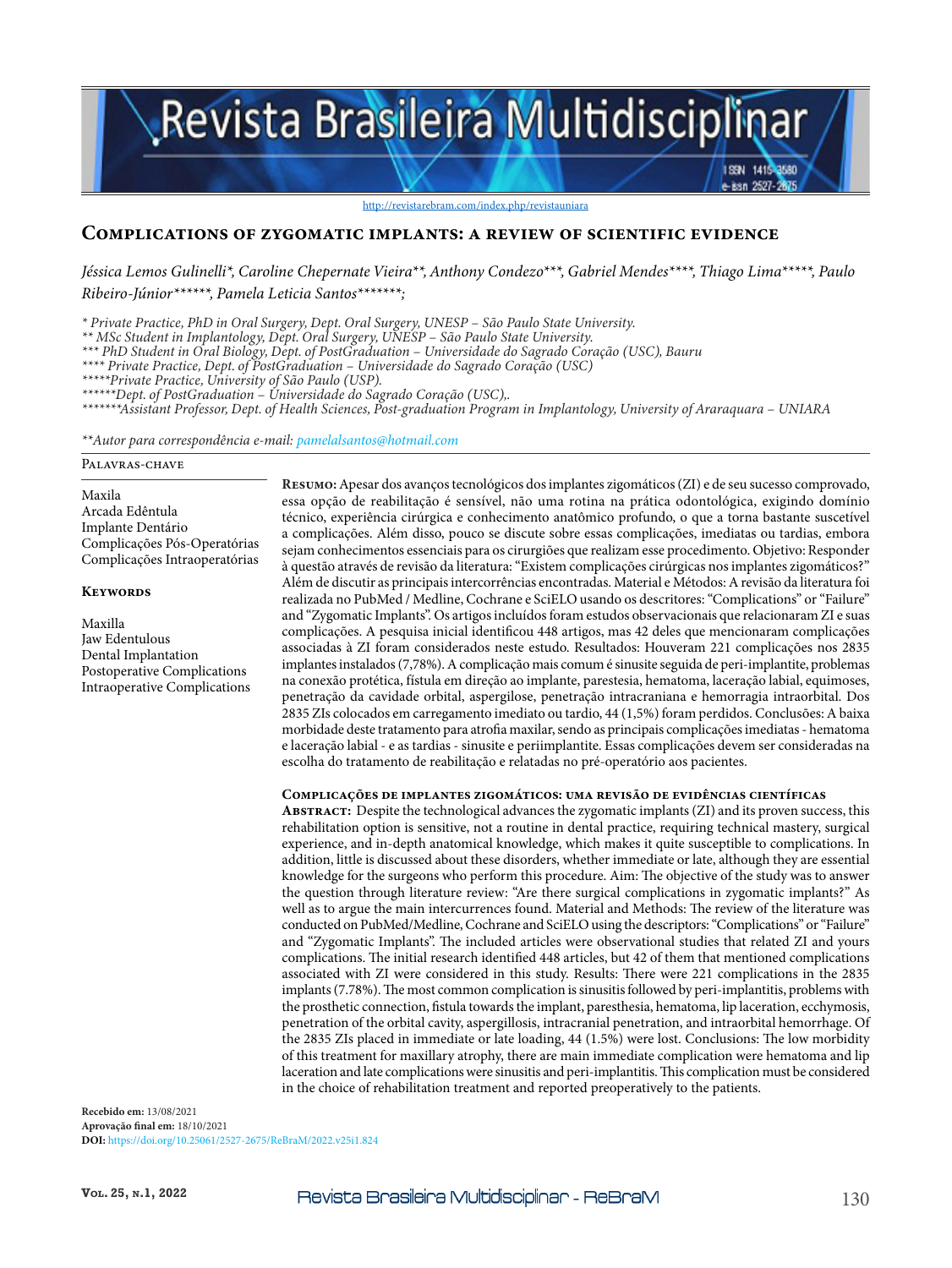## **Introduction**

The search for techniques with a low degree of morbidity and a high degree of predictability is constant in current Implantology. The zygomatic implant (ZI) is an alternative proposed (Boyes-Varley *et al*., 2003; Brånemark *et al*., 2004) to treat extremely atrophic jaw without the need of reconstructive procedures.

The use of zygomatic implants presents strict advantages such as: shorter treatment time, lower morbidity, no need to use a graft, a decrease of the necessity of many implants to maintain the prosthesis and in cost, and an increase in the stability of obturator prosthesis (Tzerbo *et al*., 2016). The 97% success rate reported by Brånemark *et al*., (2004) motivated researchers (Nakai *et al*., 2003; Malevez *et al*., 2004; Becktor *et al*., 2005), who added new techniques and promising success rates to this technology.

The evolution of this form of treatment allows the rehabilitation of patients within outpatient settings, not requiring hospitalization often through the use of immediate loaded prostheses (Chow *et al*., 2006; Duarte *et al*., 2007; Davo *et al*.,2007).

However, despite the technological advances of this technique and its proven success, this rehabilitation option is sensitive, it isn't a routine in dental practice, requiring technical mastery, surgical experience, and in-depth anatomical knowledge, which makes it quite susceptible to complications. In addition, little is discussed about these disorders, whether immediate or late, although they are essential knowledge for the surgeons who perform this procedure.

The complications from zygomatic fixation can be: 1) immediate: related to post-operative for examples periorbital and conjunctival hematoma, nosebleed, paresthesia and burns on the skin or mucosa of labial commissure region; 2) late - the late complications must be treated very carefully, considering the anatomical site. For examples: loss of fixation and/or osseointegration, bucco sinusal communication, fenestration of the buccal mucosa, sinusitis and sinus pathologies, mucositis and peri-implantitis (Nary-Filho *et al*., 2017).

The aim of the study was to answer the question through literature review: "Are there surgical complications in zygomatic implants?" As well as to argue the main intercurrences found.

#### **Material and methods**

The PubMed/Medline, Cochrane Collaboration, and SciELO databases were analyzed to select the studies published in journals using the descriptors: "Complications" or "Failure" and "Zygomatic Implants". Data were organized in tables and qualitatively and quantitatively analyzed, considering p<0.05 as a significant value. The articles were classified based on the bias scale of Cochrane. The period analyzed was from 2001 to 2018. The initial research detected 448 articles about ZI. Other articles were also identified from the references and found in other databases. Each article was reviewed. However, only 42 mentioned any complications associated with ZI and were therefore considered in this study.

#### **Results and discussion**

The 42 studies included in the present review accounted 2835 ZIs, with 44 implants lost, showing a success rate of 98.4% and a failure rate of 1.5%, within an average time of 34.4 months (2.9 years). There was a prevalence of the female gender (764 cases/ 56.7%). These results undoubtedly suggest that such technique was satisfactory, with excellent clinical outcomes. However, these results must be accepted with great caution due to the absence of research that conducted a follow-up with patients for more than three years.

The success rate of zygomatic implants was higher than the rate of success related to conventional implants in the maxillary anterior region. When both implants were used, there were reports of prostheses that were not installed within the determined time due to loss of conventional implants in this region (Malevez *et al*., 2004; Branemark *et al*., 2004). Nevertheless, the literature on complications related to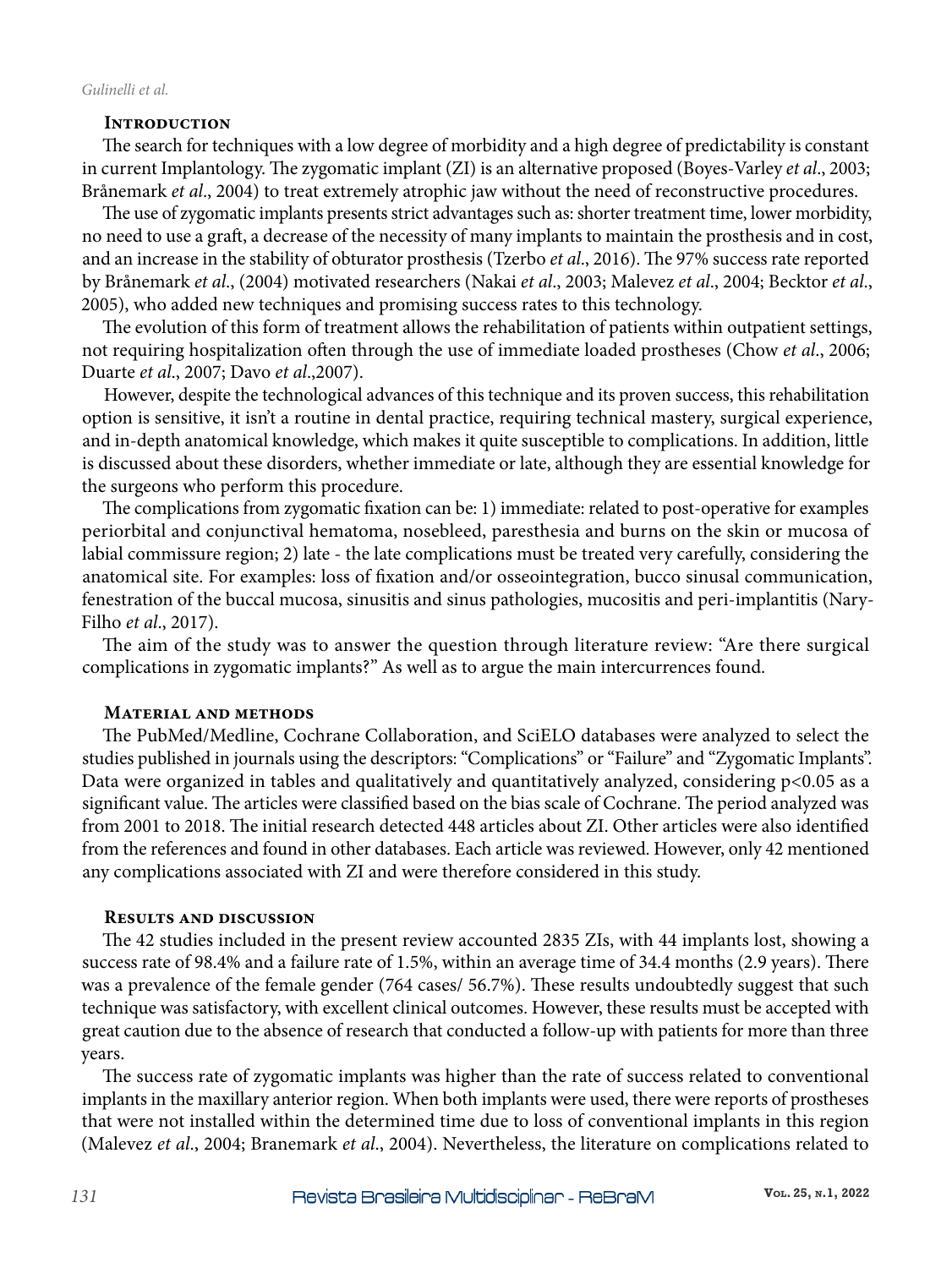zygomatic implants is restricted.

Regarding the loss of zygomatic implants, initially, it was possible to verify that 21 out of the 42 studies presented a success rate of 100% concerning the use of zygomatic implants (Parel *et al*., 2001; Bedrossian *et al*., 2002; Boyes-Varley *et al*., 2003; Nakai *et al*., 2003; Malevez *et al*., 2004; Peñarrocha *et al*., 2005; Farzad *et al*., 2006; Ahlgren *et al*. 2006; Aparicio *et al*., 2006; Bedrossian *et al*., 2006; Chow *et al*., 2006; Peñarrocha *et al*., 2007; Davo *et al*., 2007; Aparicio *et al*., 2008; Davo *et al*., 2008; Aparicio *et al*., 2010; Davo e Pons, 2013; Rajan *et al*., 2014; Garcia *et al*., 2016; D'Agostino *et al*. 2016; Van Camp *et al*., 2018). It was also observed that this rehabilitation modality is a valid option and must be considered for the treatment of extremely atrophic jaw or maxillary defects caused by tumor resection(Branemark *et al*., 2004; Nary-Filho *et al*., 2017).

The technique of titanium implants fixed in the zygomatic bone is recent; its first reports date from the nineties (Nakai *et al*., 2003). However, many techniques or variants were proposed, promising less morbidity, fewer sequels, fewer complications, and early treatment for patients (Boyes-Varley *et al*., 2003; Malevez *et al*., 2004; Aparicio *et al*., 2008). Nonetheless, reports or studies concerning complications associated with ZIs are still insufficient. Al-Nawas *et al*. (2004) reported isolated problems, such as periimplantitis and sinusitis. However, Aparício *et al*.(2006) comprehensively reported complications related to this rehabilitation modality, associating the satisfaction of patients with their implant-supported rehabilitation.

In this bibliographic review, forty-four implants were lost out of 2835 zygomatic implants installed with immediate or late loading (Vrienlinck *et al*., 2003; Hirsch *et al*., 2004; Branemark *et al*., 2004; Al-Nawas *et al*., 2004; Ferrara & Stella, 2004; Becktor *et al*., 2005; Duarte *et al*., 2007; Pi Urgell *et al*., 2008; Davo, 2009; Sato *et al*., 2010; Reychler *et al*., 2010 Stievenart *et al*., 2010; Migliorança *et al*., 2012; Davo *et al*., 2013; Aparicio *et al*., 2014; Fernandez *et al*., 2014; Bothur *et al*., 2015; Maló *et al*., 2015; Tzerbos *et al*., 2016; Dawood and Kalavresos, 2017). There were 221 reports of complications out of 2835 zygomatic implants, 7.78% of these implants presented a problem that was compromising or not for the prosthetic rehabilitation with the implants (Table Quadro 1).

| 70.                                  |                 |              |                              |            |          |                |                                                  |
|--------------------------------------|-----------------|--------------|------------------------------|------------|----------|----------------|--------------------------------------------------|
|                                      | <b>Patients</b> | Gender       | Number of<br><b>Implants</b> | Loss       | (months) | cations        | Follow-up   Compli-   Type of com-<br>plications |
| Parel et al.<br>(2001)               | NI              | NI           | 65                           | $0(100\%)$ | 12-144   | $\overline{0}$ | $\overline{0}$                                   |
| Bedrossian et $ _{22}$<br>al. (2002) |                 | NI           | 44                           | $0(100\%)$ | 34       | $\Omega$       | $\theta$                                         |
| Boyes-Varley $ 45$<br>et al. (2003)  |                 | NI           | 77                           | $0(100\%)$ | $6 - 30$ | $\Omega$       | $\overline{0}$                                   |
| Nakai et al.<br>(2003)               | $\mathbf Q$     | 3 M<br>6 F   | 15                           | $0(100\%)$ | 17-47    | $\overline{2}$ | 2P                                               |
| Vrienlinck et $ _{29}$<br>al. (2003) |                 | 9 M<br>20 F  | 67                           | 2(97%)     | 24       | 5              | 2 P, 1F, 2S                                      |
| Malevez et al 55<br>(2004)           |                 | 14 M<br>41 F | 103                          | $0(100\%)$ | $6 - 48$ | $\overline{0}$ | $\overline{0}$                                   |

**Table 1 -** Scientific studies the occurrence of complications in zygomatic implants

**→→**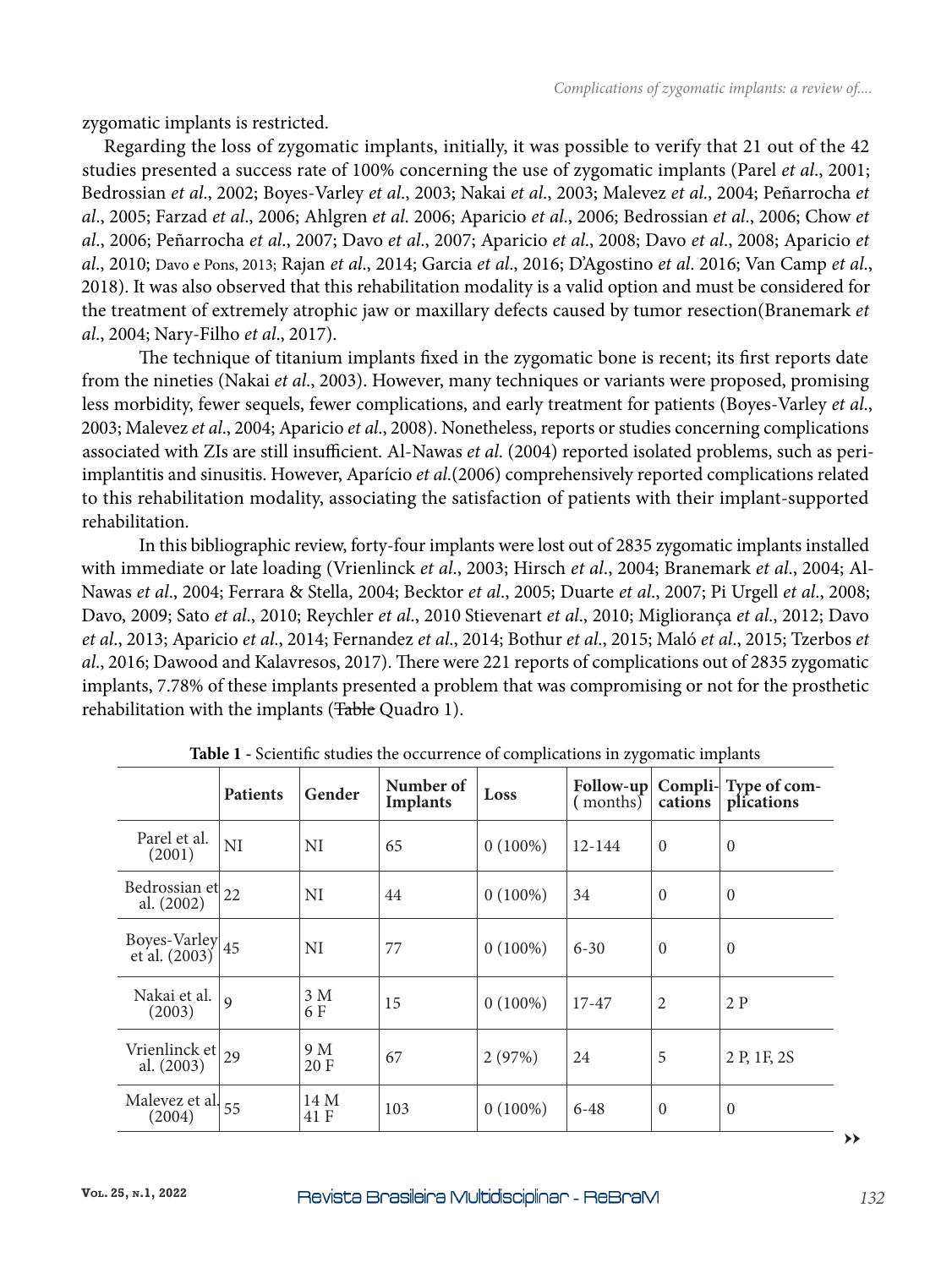## *Gulinelli et al.*

| Hirsch et al.<br>(2004)           | 76           | 19 M<br>57 F           | 124          | 3(98%)                    | 12             | 30               | 10P, 6Par,<br>5 F, 9C     |
|-----------------------------------|--------------|------------------------|--------------|---------------------------|----------------|------------------|---------------------------|
| <b>Branemark</b><br>et al. (2004) | 28           | NI                     | 52           | 3(94%)                    | $26 - 60$      | 10               | 8 S, 2 F,<br>* Par        |
| Al-Nawas et<br>al. (2004)         | 24           | NI                     | 37           | 1(97%)                    | $10 - 30$      | 9                | 9P                        |
| Ferrara and<br>Stella (2004)      | 16           | 4 M<br>16 F            | 25           | 1(96%)                    | 6              | 1                | 1S                        |
| Becktor et al.<br>(2005)          | 16           | 6 M<br>10F             | 31           | $3(90\%)$                 | 12-72          | 15               | 9P <sub>, 6S</sub>        |
| Peñarrocha<br>et al. (2005)       | 21           | $10\,\rm M$<br>11 F    | 10           | $0(100\%)$                | $12 - 18$      | $\boldsymbol{0}$ | $\boldsymbol{0}$          |
| Farzad et al.<br>(2006)           | 11           | NI                     | 22           | $0(100\%)$                | 18-46          | 9                | 9P                        |
| Ahlgren et al.<br>(2006)          | 13           | 6 M<br>7 F             | 25           | $0(100\%)$                | 11-49          | $\overline{4}$   | 3H 1LL                    |
| Aparicio et al 69<br>(2006)       |              | 22 M<br>47 F           | 131          | $0(100\%)$                | 25             | 29               | 9P, 6Par,<br>6H, 5LL, 3S  |
| Bedrossian et<br>al. (2006)       | 22           | NI                     | 28           | $0(100\%)$                | 12             | $\boldsymbol{0}$ | $\overline{0}$            |
| Chow et al.<br>(2006)             | 5            | 4 M<br>1F              | 10           | $0(100\%)$                | $6 - 10$       | $\boldsymbol{0}$ | $\boldsymbol{0}$          |
| Duarte et al.<br>(2007)           | 12           | NI                     | 48           | 1(98%)                    | $6 - 30$       | 1                | 1H, $*P$ , $*Par$ ,<br>*S |
| Peñarrocha<br>et al. (2007)       | 21           | 10 <sub>M</sub><br>11F | 40           | $0(100\%)$                | 29             | $\mathbf{1}$     | 2S 1E                     |
| Davo et al.<br>(2007)             | 18           | 6 M<br>12 F            | 36           | $0(100\%)$                | $6 - 29$       | $\overline{2}$   | 1P, 1S                    |
| Aparicio et al.<br>(2008)         | 20           | 11 M<br>9 F            | 36           | $0(100\%)$                | 36-48          | $\boldsymbol{0}$ | $\mathbf{0}$              |
| Davo et al.<br>(2008)             | 42           | 19 M<br>23 F           | 81           | $0(100\%)$                | $12 - 42$      | $\sqrt{2}$       | 1F e 1S                   |
| Pi Urgell et<br>al. $(2008)$      | 54           | 19 M<br>35 F           | 101          | 4 (96%)                   | $1 - 72$       | 6                | 4S, 2P                    |
| Davo (2009)                       | 24           | 8 M<br>16 F            | 45           | 3(93%)                    | 60             | 7                | 5S e 2C                   |
| Davo et al.<br>(2010)             | 17           | $7\,\rm M$<br>10F      | 68           | unfavorab-<br>le position | 12             | 1                | 1H 1F*Por                 |
| Sato et al.<br>(2010)             | $\mathbf{1}$ | 1M                     | $\mathbf{1}$ | $1(0\%)$                  | 12             | $\mathbf{1}$     | As                        |
| Reychler et $ 1$<br>al. $(2010)$  |              | 1F                     | $\mathbf{2}$ | 2(0%)                     | $\mathfrak{Z}$ | $\mathbf{1}$     | IP                        |
| Stievenart et<br>al. $(2010)$     | 20           | 1 M<br>19 F            | 80           | 3(96%)                    | $6 - 40$       | $\mathfrak{Z}$   | 3C                        |
| Aparicio et al 25<br>(2010)       |              | 13 M<br>12 F           | 47           | $0(100\%)$                | 24-60          | $\mathbf 1$      | 1 <sup>C</sup>            |

**Table 1 -** Scientific studies the occurrence of complications in zygomatic implants (cont.).

**→→**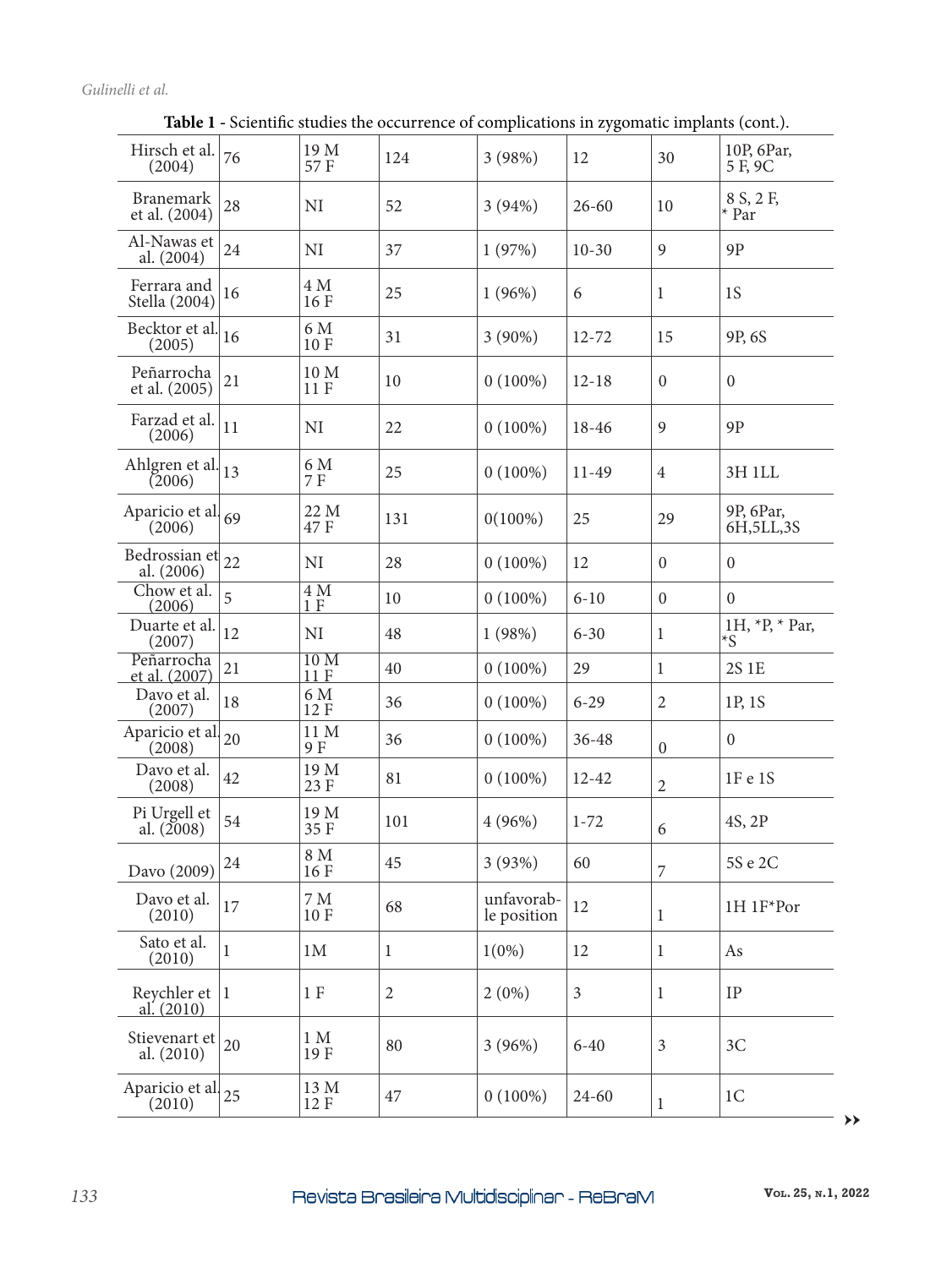| Migliorança<br>et al. $(201\dot{2})$  | 21             | 8 M<br>130 F                                  | 40                    | 1(98%)     | 96           | $\mathbf{1}$   | 1 <sup>C</sup>                                                             |
|---------------------------------------|----------------|-----------------------------------------------|-----------------------|------------|--------------|----------------|----------------------------------------------------------------------------|
| Davo and<br>Pons (2013)               | 17             | 7 M<br>10F                                    | $\overline{4}$        | $0(100\%)$ | 36           | $\overline{7}$ | 1*Por, 1F, 2S,<br>3C                                                       |
| Davo et al.<br>(2013)                 | 42             | NI                                            | 81                    | 1(99%)     | 60           | 6              | 1P, 5 NI                                                                   |
| Aparicio et al.<br>(2014)             | 22             | 8 M<br>14 F                                   | 41                    | 2(95%)     | 120          | $\overline{2}$ | 2P                                                                         |
| Fernandez et<br>al. (2014)            | 80             | 133 M<br>111 F                                | 244                   | 1(99%)     | $6 - 48$     | $\,8\,$        | 1F, 1Par, 6S                                                               |
| Rajan et al.<br>(2014)                | $\overline{2}$ | NI                                            | $\overline{4}$        | $0(100\%)$ | 24           | $\overline{2}$ | 2P                                                                         |
| Bothur et al.<br>(2015)               | 17             | NI                                            | 58                    | 2(97%)     | 108          | 14             | 14S                                                                        |
| Maló et<br>al.(2015)                  | 352            | 71 M<br>281 F                                 | 747                   | 7 (99%)    | $6 - 84$     | 26             | 26S                                                                        |
| Garcia<br>Garcia et al. 1<br>(2016)   |                | 1 F                                           | $\overline{4}$        | $0(100\%)$ | $8 - 31$     | $\overline{4}$ | 2H, 2F                                                                     |
| D'Agostino et $_{73}$<br>al. $(2016)$ |                | 39% M<br>61% F                                | 133                   | $0(100\%)$ | $13 - 120$   | 5              | <b>5S</b>                                                                  |
| Tzerbos et al. $\vert_4$<br>(2016)    |                | 2 M<br>2F                                     | 20                    | $2(90\%)$  | 48           | $\overline{4}$ | 3P, 1F                                                                     |
| Dawood and<br>Kalavresos<br>(2017)    | 1              | 1F                                            | $\overline{4}$        | 1(75%)     | $\mathbf{9}$ | $\mathbf{1}$   | 1F                                                                         |
| Van Camp et<br>al. $(2018)$           | $\mathbf{1}$   | 1F                                            | $\overline{4}$        | $0(100\%)$ | 48           | 1              | $1$ IH                                                                     |
| Total<br>42 studies                   | 1349           | 764<br>(56.7%)<br>F<br>585<br>$(43.3\%)$<br>M | 2835(98.4%) 44 (1,5%) |            | 35,4         | 221<br>(7,78%) | 86S, 61P, 19C,<br>16F, 13Par,<br>13H, 6L, 1E,<br>1Por, 1As, 1IP,<br>$1$ IH |

**Table 1 -** Scientific studies the occurrence of complications in zygomatic implants (cont.).

Caption:\*- the author reports the case, but does not provide accurate information on how many times it occurred; NI – no information; F- Fistula; LL- Lip Laceration; P- Periodontitis, peri-implantitis; Par- Paresthesia, neuralgia; H- hematoma; S- Sinusitis; C- Problems in prothetic connection; E- Ecchymosis; \*Por- orbital cavity penetration; As – Aspergylosis; IP - Intracerebral Penetration. IH - intraorbital hemorrhage. **Source:** Prepared by the authors.

The studies reported 86 cases of sinusitis (38.91%) (Vrienlinck *et al*., 2003; Branemark *et al*., 2004; Ferrara & Stella, 2004; Becktor *et al*., 2005; Aparicio *et al*., 2006; Duarte *et al*., 2007; Peñarrocha *et al*., 2007; Davo *et al*., 2007; Davo *et al*., 2008; Pi Urgell *et al*., 2008; Davo *et al*., 2009; Davo & Pons, 2013; Fernandez *et al*., 2014; Bothur *et al*., 2015; Malo *et al*., 2015; D'Agostino *et al*., 2016), 61 of periodontitis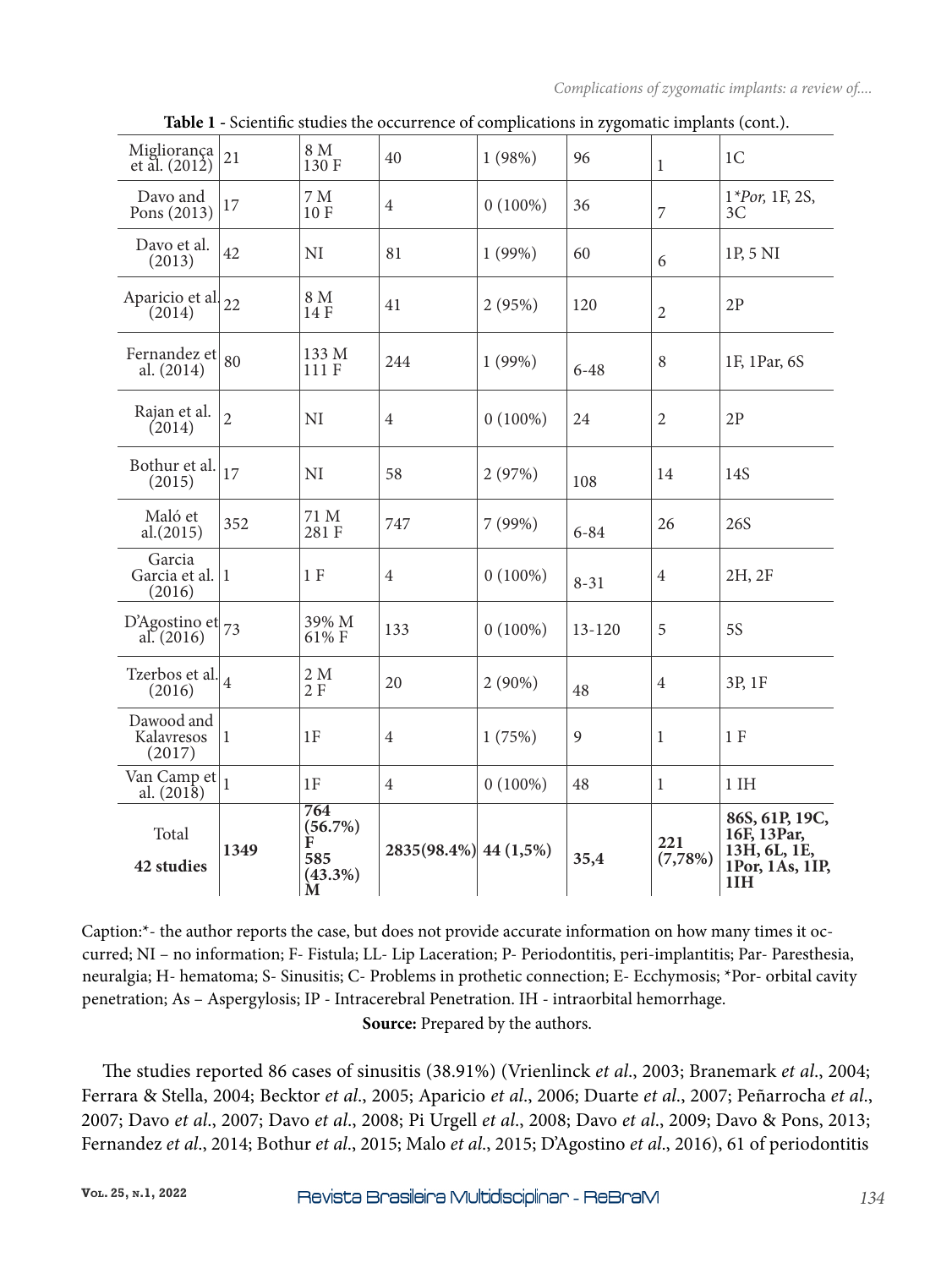/ peri-implantitis (27.6%) (Nakai *et al*., 2003; Vrienlinck *et al*., 2003; Hirsch *et al*., 2004; Al-Nawas *et al*., 2004; Becktor *et al*., 2005; Farzad *et al*., 2006; Aparicio *et al*., 2006; Duarte *et al*., 2007; Davo *et al*., 2007; Pi Urgell *et al*., 2008; Davo *et al*., 2013; Aparicio *et al*., 2014; Rajan *et al*., 2014; Tzerbos *et al*., 2016) , 19 problems in prosthetic connection (8.6%) (Hirsch *et al*., 2004; Davo *et al*., 2009; Stievenart *et al*., 2010; Aparicio *et al*., 2010; Migliorança *et al*.. 2012; Davo and Pons, 2013), 16 cases of fistula towards the implant (7.24%) (Vrienlinck *et al*., 2003; Hirsch *et al*., 2004; Branemark *et al*., 2004; Davo *et al*., 2008; Davo *et al*., 2010; Davo and Pons, 2013; Fernandez *et al*., 2014; Garcia *et al*., 2016 Tzerbos *et al*., 2016; Dawood and Kalavresos, 2017) , 13 cases of paresthesia (5.88%) (Hirsch *et al*., 2004; Branemark *et al*., 2004; Aparicio *et al*., 2006; Duarte *et al*., 2007; Fernandez *et al*., 2014) , 13 of hematoma (5.88%) (Ahlgren *et al*., 2006; Aparicio *et al*., 2006; Duarte *et al*., 2007; Davo *et al*., 2010; Garcia *et al*., 2016), 6 of lip laceration (2.71%) (Ahlgren *et al*., 2006; Aparicio *et al*., 2006), 1 of ecchymosis (0.45%) (Peñarrocha *et al*., 2007), 1 case of penetration of the orbital cavities (0.45%) ( Davo *et al*., 2010), 1 case of aspergillosis (fungal sinusitis) (0.45%) (Sato *et al*., 2010), 1 case of intracerebral penetration (0.45%), 1 case of intraorbital hemorrhage (Van Camp *et al*., 2018) and 5 no information (2,26%) (Davo *et al*., 2013), 1 case of intracerebral penetration (0.45%), o autor Reychler *et al*. (2010). There weren't cases of suture dehiscence (soft tissue dehiscence in the cervical portion of two zygomatic implants).

As aforesaid sinusitis is the most frequent and relevant complication after the zygomatic implants insertion (Vrielinck *et al*.,2003; Branemark *et al*., 2004; Ferrara e Stella, 2004; Becktor *et al*., 2005; Aparício *et al*., 2006; Davo *et al*., 2007). Becktor *et al* (2005) related 19.4% cases of sinusitis. Other authors think these results are inexpressive, considering that sinus integrity is not a very relevant concern for them (Branemark *et al.*, 2004) The presence of the implant in the sinus cavity only is not synonymous of a predisposition to a sinus infection. (Nary-Filho *et al*., 2017). An interesting and common fact in the studies was the occurrence of late sinusitis. Brånemark *et al.* (2004) reported four symptomatic and four asymptomatic cases in late follow-up.

Out of all cases of complications reported in this review, 61 were related to plaque accumulation in the palatal region. In the literature (Al-Nawas *et al.*, 2004*)* that the palatine emergence of zygomatic implants can make hygiene and phonation difficult. In addition to its positioning, anatomy makes the peri-implant deeper favoring bacterial colonization. In an attempt to minimize such complications (difficult cleaning), subsequent modifications have been proposed for this technique (Boyes-Varley *et al*., 2003). Ferrara e Stella (2004) suggested a change in the positioning of the implant, giving greater proximity to the alveolar crest. Boyes-Varley *et al*., (2003) studied an implant with an angle of 55º and positioned more laterally to the maxillary sinus. Finally, Aparício *et al*., (2006) showed 36 implants placed externally to the maxillary sinus, resulting in a decrease between the distances of the prosthetic connection to the alveolar crest. All of the aforementioned studies have improved the hygiene and maintenance of implants (Boyes-Varley *et al*.*,* 2003; Al-Nawas *et al.*, 2004; Ferrara & Stella, 2004; Aparício *et al*., 2006). We could verify the oral rehabilitation provided by the use of the ZIs has an adequate acceptance in the world literature by both patients and rehabilitation dentists (Nakai *et al*., 2003; Duarte *et al*., 2007). Reports of disorders were often restricted to hygiene difficulty and phonetic changes (61 of 221 cases). These problems were minimized over time due to the habit of hygiene becoming a routine.

It is also known that most of these patients may have motor restraints that can make the hygiene control more difficult, and many of them used removable denture implants, which could be removed for hygiene, before the fixed rehabilitation. The patient not being habituated to cleaning the prosthesis inside the mouth can greatly contribute to hygiene difficulty.

Once there is a bone loss, resective osseous surgeries should be indicated to remove periodontal pockets or repair the bone crest around the implants. Al-Nawas *et al*., 2004 found a prevalence of peri-implantitis common bacterium in 9 out of 20 implants assessed. Although authors do not relate it to peri-implantitis,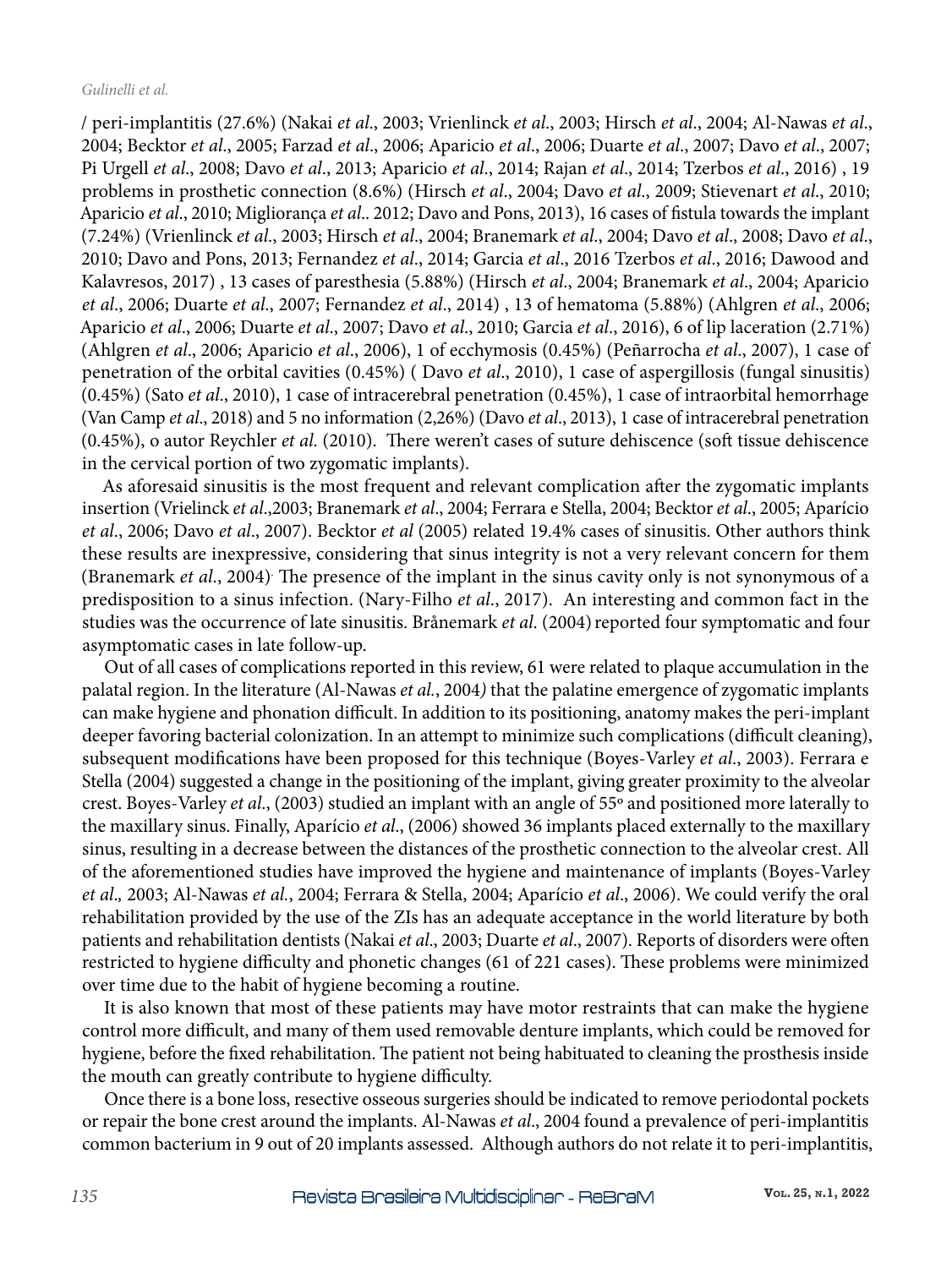there are cases in the literature of late oroantral fistulas from the peri-implant region, which required surgical intervention (Vrielinck *et al*.,2003). Al-Nawas *et al.* proposed in 2004 a careful periodontal evaluation of patients undergoing rehabilitation with zygomatic anchors. The authors reported that the zygomatic implant has a depth to the peri-implant probe of 7mm, without alterations most of the time, which could be considered pathological in conventional implants.

The fistula was described in several studies (Vrienlinck *et al*., 2003; Hirsch *et al*., 2004; Branemark *et al*., 2004; Davo *et al*., 2008; Davo *et al*., 2010; Davo and Pons, 2013; Fernandez *et al*., 2014; Garcia *et al*., 2016 Tzerbos *et al*., 2016; Dawood and Kalavresos, 2017). Hirsch *et al.* (2004) diagnosed five fistulas: three before the intermediate connection and two after the intermediate, possibly due to peri-implantitis. The buccal sinus fistula usually requires corrective surgery, which is generally with remnants for its closure; a meatal antrostomy was described with good results (Branemark *et al*., 2004).

Paresthesia was described by four authors that reported 14 cases (Branemark *et al*., 2004; Hirsch *et al*., 2004; Aparicio *et al*., 2006; Duarte *et al*., 2007). The most common symptoms were paresthesia of the upper lip that, in short periods, had complete regression (Branemark *et al*., 2004; Hirsch *et al*., 2004; Aparicio *et al*., 2006; Duarte *et al*., 2007). Branemark *et al*. (2004) associated paresthesia with incision and buccal displacement. Paresthesia seems to be more common when more than one implant is necessary per side (Duarte *et al*., 2007). In cases with four zygomatic implants, two of them on each side the anterior implant needs to emerge in the canine or lateral region. Thus, the anteriorization of the implant may be the cause of labial paresthesia due to transurgical manipulation of the tissues during the detachment and the withdrawal. (Branemark *et al*., 2004).

The hematoma and the extravasation of blood in the tissues is an expected surgical complication due to the trauma caused in the region. The frequency of this complication in our review was 5,88% ( 13 out 221) (Ahlgren *et al*., 2006; Aparicio *et al*., 2006; Duarte *et al*., 2007; Davo *et al*., 2010; Garcia *et al*., 2016). Treatment is expectant, as it regresses spontaneously in a period of 10 to 15 days. (Aparicio *et al*., 2006). The lip laceration occurred in 2.71% ( 6 out 221) of the cases. Aparicio *et al*., 2006 reported 5 cases, the authors associated this complication to friction caused by rotary surgical instruments. The treatment of laceration can be performed by suturing.

 In the articles used in this review, not much is discussed about problems with prosthetic screws, such as loosening and/or fractures. The studies described problems in prothetic connection ranging from 2,13 to 75% (Hirsch *et al*., 2004; Davo *et al*., 2009; Stievenart *et al*., 2010; Aparicio *et al*., 2010; Davo and Pons, 2013). Among the studies evaluated, only Hirsch *et al*., (2004) reported prosthetic disorders such as screw loosening in 9 of their 76 patients. It is known that prostheses with passive seating, well-adjusted occlusion, and adequate components can reduce the presence of a problem in the connectors.

No relation between sinusitis and tobacco was reported by the authors (Vrielinck *et al*.,2003; Branemark *et al*., 2004; Ferrara e Stella, 2004; Becktor *et al*., 2005; Aparício *et al*., 2006; Davo *et al*., 2007). Corroborating these studies, smokers patients, mild (10 cigarettes per day) or not (+ than 10 cigarettes per day) were included in many studies(Malevez *et al*., 2004; Aparicio *et al*., 2006; Davo *et al*., 2007), but none author related such fact to loss of implants, although a relation may exist mainly in case of risk for periodontal diseases.

Considering that only 44 out of the 2835 implants were lost during follow-up, it can be ensured that this form of rehabilitation is predictable and stable in short to medium term. Being an efficient facial maxillofacial rehabilitation, the ZIs can and should be reported to the patient with atrophic jaw borders as a treatment option. Both benefits and morbidities of this technique should be explained to the patient.

## **Conclusion**

According to this review, despite the low morbidity of this treatment for maxillary atrophy, there are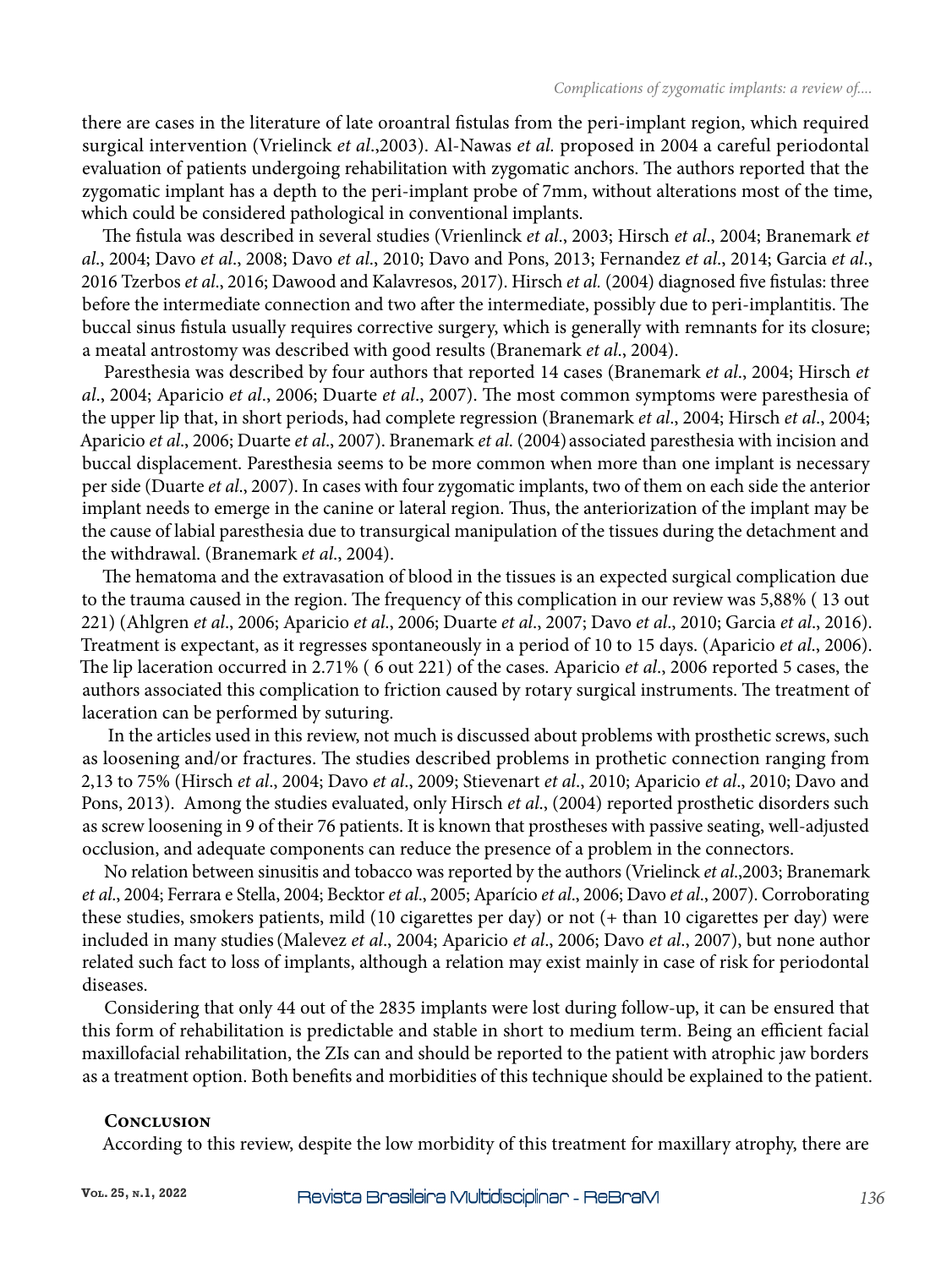#### *Gulinelli et al.*

main immediate complications were hematoma and lip laceration and late complications were sinusitis and peri-implantitis. This complication must be considered in the choice of rehabilitation treatment and reported preoperatively to the patients. Further research is necessary for this area with a more extended follow-up period.

## **References**

AHLGREN, F.; STORKSEN, K.; TORNES, K. A study of 25 zygomatic dental implants with 11 to 49 months' follow-up after loading. **International International Journal Oral Maxillofacial Implants**, **Oral Maxillofacial Implants**, v.21, p.421–425, 2006.

AL-NAWAS, B.; WEGENER, J.; BENDER, C.; WAGNER, W. Critical soft tissue parameters of the zygomatic implant. **Journal Clinical Periodontology**, v.31, p.497–500, 2004.

APARICIO, C.; OUAZZANI, W.; GARCIA, R.; AREVALO, X.; MUELA, R.; FORTES, V. A prospective clinical study on titanium implants in the zygomatic arch for prosthetic rehabilitation of the atrophic edentulous maxilla with a follow-up of 6 months to 5 years. **Clinical Implant Dentistry and Related Research,** v. 8, p. 114-122, 2006.

APARICIO, C.; OUAZZANI, W.; APARICIO, A.; FORTES, V.; MUELA, R.; PASCUAL, A.; *et al*. Extra-sinus zygomatic implants: three year experience from a new surgical approach for patients with pronounced buccal concavities in the posterior maxilla. **Clinical Implant Dentistry and Related Research,** v. 12, p. 55-61, 2008.

APARICIO, C.; OUAZZANI, W.; APARICIO, A.; FORTES, V.; MUELA, R.; PASCUAL, A.; *et al*. Immediate/ Early loading of zygomatic implants: clinical experiences after 2 to 5 years of follow-up. **Clinical Implant Dentistry and Related Research,** v. 12, Suppl 1, p. e77- e82, 2010.

APARICIO, C.; MANRESA, C.; FRANCISCO, K.; OUAZZANI, W.; CLAROS, P.; POTAU, J.M.; *et al*. The long-term use of zygomatic implants: a 10-year clinical and radiographic report. **Clinical Implant Dentistry and Related Research,** v. 16, p. 447-459, 2014.

BECKTOR, J.P.; ISAKSSON, S.; ABRAHAMSSON, P.; SENNERBY, L. Evaluation of 31 zygomatic implants and 74 regular dental implants used in 16 patients for prosthetic reconstruction of the atrophic maxilla with cross-arch fixed bridges. **Clinical Implant Dentistry and Related Research,** v.7, p. 159-165, 2005.

BEDROSSIAN, E.; RANGERT, B.; STUMPEL, L.; INDRESANO, T. Immediate function with the zygomatic implant: a graftless solution for the patient with mild to advanced atrophy of the maxilla. **International Journal Oral Maxillofacial Implants**, v.21, p. 37-42, 2006.

BEDROSSIAN, E.; STUMPEL, L.; BECKELY, M.L.; INDRESANO, T. The zygomatic implant: preliminary data on treatment of severely resorbed maxillae. A clinical report. **International Journal Oral Maxillofacial Implants**, v.18, p. 861-865, 2002.

BOYES-VARLEY, J.G.; HOWES, D.G.; LOWNIE, J.F.; BLACKBEARD, G.A. Surgical modifications to the Branemark zygomaticus protocol in the treatment of the severely resorbed maxilla: a clinical report.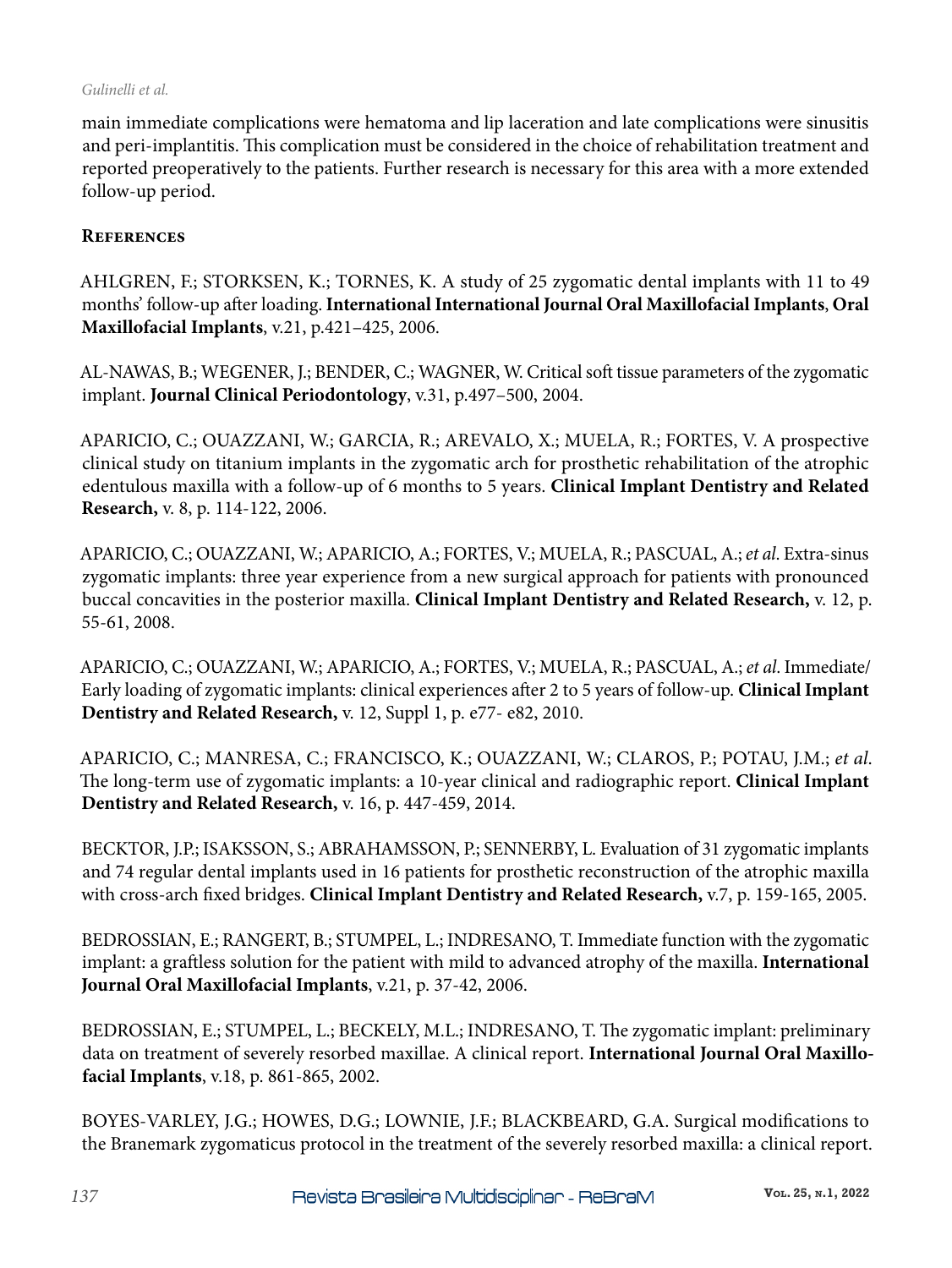## **International Journal Oral Maxillofacial Implants**, v. 18, p.232–237, 2003.

BRANEMARK, P.I.; GRONDAHL, K.; OHRNELL, L.O.; NILSSON, P.; PETRUSON, B.; SVENSSON, B.; *et al*. Zygoma fixture in the management of advanced atrophy of the maxilla: technique and long-term results. **Scandinava Journal Plastic Reconstruction Surgery Hand Surgery**, v. 38, p.70-85, 2004.

BOTHUR, S.; KULLENDORFF, B.; OLSSON-SANDIN, G. Asymptomatic chronic rhinosinusitis and osteitis in patients treated with multiple zygomatic implants: a long-term radiographic follow-up. **International Journal Oral Maxillofacial Implants**, v. 30, p.161-168, 2015.

CHOW, J.; HUI, E.; LEE, P.K.; LI, W. Zygomatic implants – protocol for immediate occlusal loading: a preliminary report. **Journal Oral Maxillofacial Surgery,** v.64, p. 804–811, 2006.

D'AGOSTINO, A.; TREVISIOL, L.; FAVERO, V.; PESSINA, M.; PROCACCI, P.; NOCINI, P.F. Are Zygomatic Implants Associated With Maxillary Sinusitis? **Journal Oral Maxillofacial Surgery,** v.74, p.1562- 1573, 2016.

DAVO, R.; MALEVEZ, C.; ROJAS, J. Immediate function in the atrophic maxilla using zygoma implants: a preliminary study. **Journal Prosthetics Dentistry**, v.97, p. S44-51, 2007.

DAVO, R.; MALEVEZ, C.; ROJAS, J.; RODRÍGUEZ, J.; REGOLF, J. Clinical outcome of 42 patients treated with 81 immediately loaded zygomatic implants: a 12- to 42-month retrospective study. **European Journal Oral Implantology**, v.9, Suppl 1, p.141-150, 2008.

DAVO, R. Zygomatic implants placed with a two-stage procedure: a 5-year retrospective study. **European Journal Oral Implantology**, v.2, p.115-124, 2009.

DAVO, R.; PONS, O.; ROJAS, J.; CARPIO, E. Immediate function of four zygomatic implants: a 1-year report of a prospective study. **European Journal Oral Implantology**, v.3, p.323-334, 2010.

DAVO, R.; PONS, O. Prostheses supported by four immediately loaded zygomatic implants: a 3-year prospective study. **European Journal Oral Implantology**, v.6, p.263-269, 2013.

DAVO, R.; MALEVEZ, C.; PONS, O. Immediately loaded zygomatic implants: a 5-year prospective study. **European Journal Oral Implantology**, v. 6, p.39-47, 2013.

DAWOOD, A.; KALAVRESOS, N. Management of Extraoral Complications in a Patient Treated with Four Zygomatic Implants. **International Journal Oral Maxillofacial Implants**, v.32, n.4, p. 893-896, 2017.

DUARTE, L.R.; NARY-FILHO, H.; FRANCISCHONE, C.E.; PEREDO, L.G.; BRANEMARK, P.I. The establishment of a protocol for the total rehabilitation of atrophic maxillae employing four zygomatic fixtures in an immediate loading system – a 30-month clinical and radiographic follow-up. **Clinical Implant Dentistry and Related Research,** v. 9, p.186–196, 2007.

FARZAD, P.; ANDERSSON, L.; GUNNARSSON, S.; JOHANSSON, B. Rehabilitation of severely resorbed maxillae with zygomatic implants: an evaluation of implant stability, tissue conditions, and patients' opin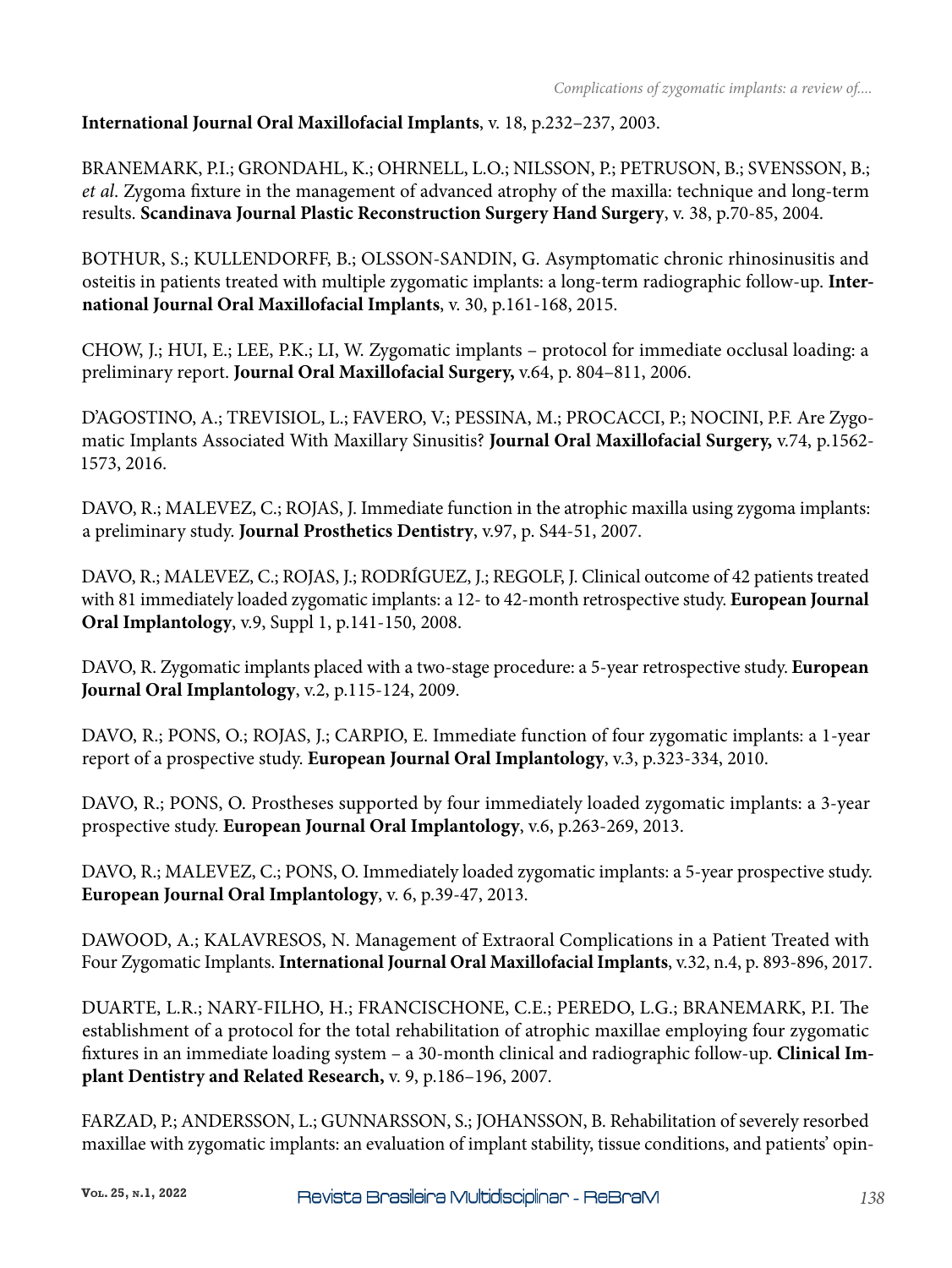ion before and after treatment. **International Journal Oral Maxillofacial Implants**, v.2, p.399–404, 2006.

FERNÁNDEZ H, GÓMEZ-DELGADO A, TRUJILLO-SALDARRIAGA S, VARÓN-CARDONA D, CAS-TRO-NÚÑEZ J. Zygomatic implants for the management of the severely atrophied maxilla: a retrospective analysis of 244 implants. **Journal Oral Maxillofacial Surgery,** v. 72, p. 887-991, 2014.

FERRARA, E.D.; STELLA, J.P. Restoration of the edentulous maxilla: the case for the zygomatic implants. **Journal Oral Maxillofacial Surgery,** v. 62, p.1418-1422, 2004.

GARCIA, B.; RUIZ-MASERA, J.J.; ZAFRA-CAMACHO, F.M. Bilateral cutaneous fistula after the placement of zygomatic implants. **International Journal Oral Maxillofacial Implants**, v.31, p. e11-e4, 2016.

HIRSCH, J.M.; OHRNELL, L.O.; ANDREASSON, L.; BRANEMARK, P.I.; CHIAPASCO, M.; GYNTHER, G.; *et al*. A clinical evaluation of zygoma fixture: one year of follow-up at 16 clinics. **Journal Oral Maxillofacial Implants**, v.62, p.22-29, 2004.

MALEVEZ, C.; ABARCA, M.; DURDU, F.; DAELEMANS, P. Clinical outcome of 103 consecutive zygomatic implants: a 6–48 months follow-up study. **Clinical Oral Implants Research**, v.15, p.18–22, 2004.

MALÓ, P.; DE ARAÚJO-NOBRE, M.; LOPES, A.; FERRO, A.; MOSS, S. Extramaxillary surgical technique: clinical outcome of 352 patients rehabilitated with 747 zygomatic implants with a follow-up between 6 months and 7 years. **Clinical Implant Dentistry and Related Research,** v. 17, Suppl 1, p. e153-62, 2015.

MIGLIORANÇA, R.M.; SOTTO-MAIOR, B.S.; SENNA, P.M.; FRANCISCHONE, C.E.; BEL-CURY, A.A. Immediate occlusal loading of extrasinus zygomatic implants: a prospective cohort study with a follow-up period of 8 years. I**International Journal Oral Maxillofacial Surgery,** v.41, p. 1072-1076, 2012.

NAKAI H; OKAZAKI Y; UEDA M. Clinical application of zygomatic implants for rehabilitation of the severely resorbed maxilla: a clinical report. **International Journal Oral Maxillofacial Implants**, v.18, p.566-570, 2003.

NARY-FILHO, H; AMARAL, W.S.; CURRA, C.; CARDOSO, C.L.; SANTOS, P.L. Zygomatic implant: Late complications in a period of 12 years of experience. **Revista Clinica de Periodoncia and Implantodoncia,**  v.10, p.176-179, 2017.

PAREL, S.M.; BRÅNEMARK, P.I.; OHRNELL, L.O.; SVENSSON, B. Remote implant anchorage for the rehabilitation of maxillary defects. **Journal Prosthetics Dentistry**, v. 86, p. 377-381, 2001. PEÑARROCHA, M.; URIBE, R.; GARCIA, B.; MARTÍ, E. Zygomatic implants using the sinus slot technique: clinical report of a patient series. **International Journal Oral Maxillofacial Implants**,v.20, p. 788–792, 2005.

PEÑARROCHA, M.; GARCIA, B.; MARTÍ, E.; BORONAT, A. Rehabilitation of severely atrophic maxillae with fixed implant-supported prostheses using zygomatic implants placed using the sinus slot technique: clinical report on a series of 21 patients. **International Journal Oral Maxillofacial Implants**, v.22, p.645–650, 2007.